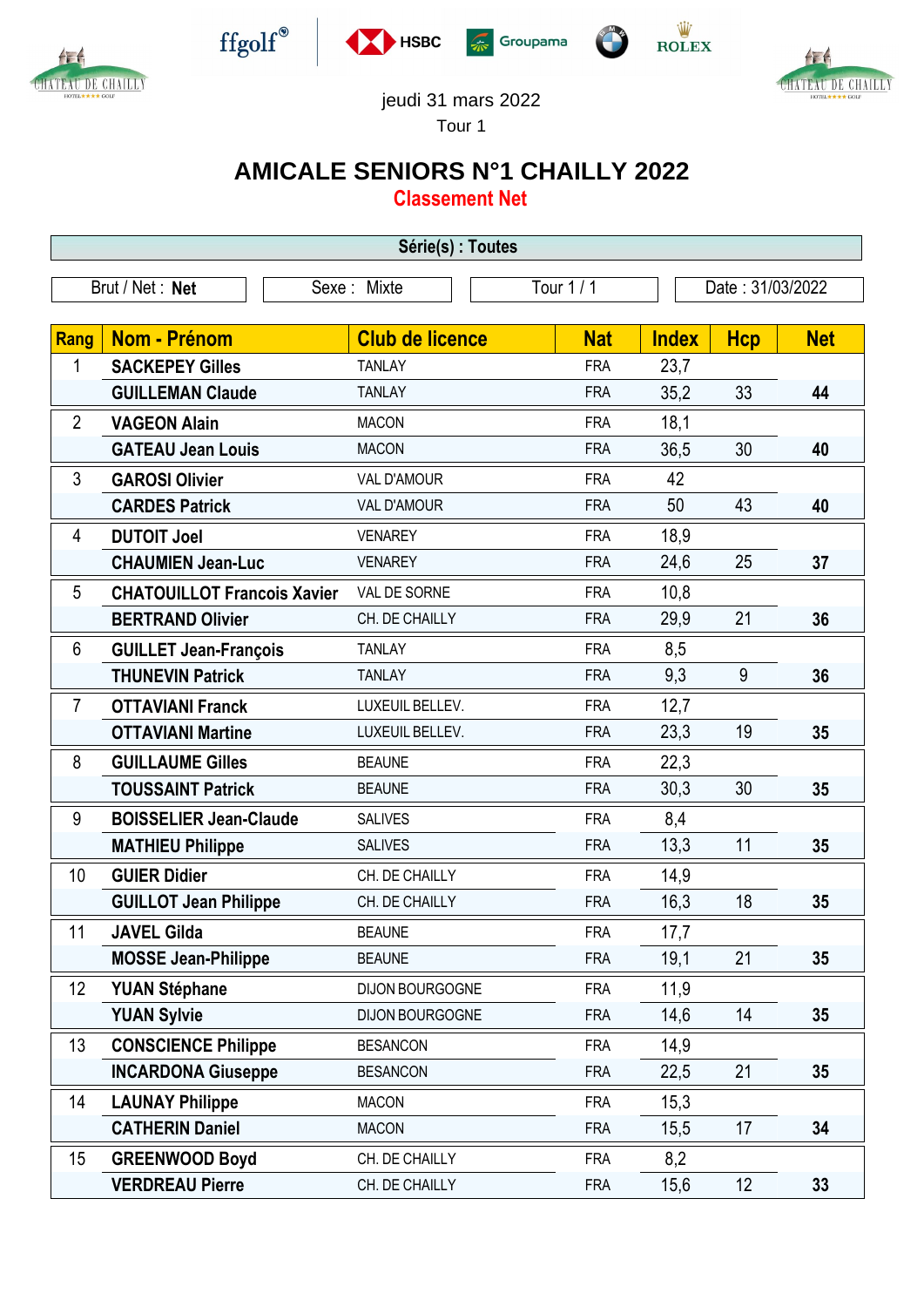| <b>Rang</b> | Nom - Prénom                    | <b>Club de licence</b> | <b>Nat</b> | <b>Index</b> | <b>Hcp</b> | <b>Net</b> |
|-------------|---------------------------------|------------------------|------------|--------------|------------|------------|
| 16          | <b>CHOMARD Dominique</b>        | CH. DE CHAILLY         | <b>FRA</b> | 28,1         |            |            |
|             | <b>CHOMARD Martine</b>          | CH. DE CHAILLY         | <b>FRA</b> | 28,7         | 33         | 33         |
| 17          | <b>MATHIEU Odile</b>            | <b>AUTUN</b>           | <b>FRA</b> | 18,5         |            |            |
|             | <b>LANGLOIS Denis</b>           | <b>AUTUN</b>           | <b>FRA</b> | 18,8         | 21         | 32         |
| 18          | <b>JAILLETTE Jean Jacques</b>   | <b>AUTUN</b>           | <b>FRA</b> | 16,6         |            |            |
|             | <b>GNAEDINGER Mario</b>         | <b>AUTUN</b>           | <b>FRA</b> | 20,5         | 21         | 32         |
| 19          | <b>BRAZ Jean-Claude</b>         | <b>VENAREY</b>         | <b>FRA</b> | 22,1         |            |            |
|             | <b>BRAZ Lysiane</b>             | <b>VENAREY</b>         | <b>FRA</b> | 29,1         | 29         | 32         |
| 20          | <b>BROCARD Jean Marc</b>        | CH. DE CHAILLY         | <b>FRA</b> | 21,4         |            |            |
|             | <b>BROCARD Claudine</b>         | CH. DE CHAILLY         | <b>FRA</b> | 21,6         | 25         | 31         |
| 21          | <b>VANDEWALLE Christian</b>     | <b>BESANCON</b>        | <b>FRA</b> | 14,4         |            |            |
|             | <b>VANDEWALLE Marie Ange</b>    | <b>BESANCON</b>        | <b>FRA</b> | 16,2         | 17         | 31         |
| 22          | <b>SCATAMACCHIA Brigitte</b>    | <b>BEAUNE</b>          | <b>FRA</b> | 19,4         |            |            |
|             | <b>CHEVRIER Nelly</b>           | <b>BEAUNE</b>          | <b>FRA</b> | 21,6         | 23         | 31         |
| 23          | <b>MAITROT Jean-Paul</b>        | <b>TANLAY</b>          | <b>FRA</b> | 22,3         |            |            |
|             | <b>LACOMBE Manuelle</b>         | <b>TANLAY</b>          | <b>FRA</b> | 41           | 32         | 31         |
| 24          | <b>LABEAU Alphonse</b>          | <b>QUETIGNY</b>        | <b>FRA</b> | 23,2         |            |            |
|             | <b>LAGRANGE Patrick</b>         | QUETIGNY               | <b>FRA</b> | 30,3         | 31         | 31         |
| 25          | <b>MANACH Eric</b>              | <b>TANLAY</b>          | <b>FRA</b> | 34,4         |            |            |
|             | <b>FUCHS Christian</b>          | <b>TANLAY</b>          | <b>FRA</b> | 36,4         | 42         | 31         |
| 26          | <b>DOURY Jean-Paul</b>          | CHALON/SAONE           | <b>FRA</b> | 23,7         |            |            |
|             | <b>CRECHET Bernard</b>          | CHALON/SAONE           | <b>FRA</b> | 24,6         | 28         | 31         |
| 27          | <b>DEFAUT Philippe</b>          | <b>QUETIGNY</b>        | <b>FRA</b> | 19,0         |            |            |
|             | <b>IGOLEN Dominique</b>         | QUETIGNY               | <b>FRA</b> | 24,0         | 24         | 31         |
| 28          | <b>VAGEON Laurence</b>          | <b>MACON</b>           | <b>FRA</b> | 19,5         |            |            |
|             | <b>GATEAU Martine</b>           | <b>MACON</b>           | <b>FRA</b> | 20,4         | 22         | 30         |
| 29          | <b>PIFFAUT Martine</b>          | <b>BESANCON</b>        | <b>FRA</b> | 17,1         |            |            |
|             | <b>PIFFAUT Francois</b>         | <b>BESANCON</b>        | <b>FRA</b> | 22,3         | 22         | 30         |
| 30          | <b>VOIZENET Jacky</b>           | PRE LAMY               | <b>FRA</b> | 26,4         |            |            |
|             | <b>DESCLOIX Christian</b>       | PRE LAMY               | <b>FRA</b> | 29,5         | 33         | 30         |
| 31          | <b>VOIGNIER Jean</b>            | LUXEUIL BELLEV.        | <b>FRA</b> | 10,2         |            |            |
|             | <b>CYLINSKI Stephane</b>        | LUXEUIL BELLEV.        | <b>FRA</b> | 11,7         | 12         | 29         |
| 32          | <b>CHOPARD Claude</b>           | CHASSAGNE              | <b>FRA</b> | 17,6         |            |            |
|             | <b>GINCOURT Daniel</b>          | CHASSAGNE              | <b>FRA</b> | 18,1         | 20         | 29         |
| 33          | <b>GUDIN DU PAVILLON Monica</b> | CH. DE CHAILLY         | <b>FRA</b> | 31,3         |            |            |
|             | <b>LACHAUX Didier</b>           | CH. DE CHAILLY         | <b>FRA</b> | 38           | 39         | 29         |
| 34          | <b>COLIN Dominique</b>          | LUXEUIL BELLEV.        | <b>FRA</b> | 10,4         |            |            |
|             | <b>LEMIERE Thierry</b>          | LUXEUIL BELLEV.        | <b>FRA</b> | 14,0         | 13         | 29         |
| 35          | <b>SAINMONT Charles</b>         | VAL DE SORNE           | <b>FRA</b> | 20,4         |            |            |
|             | <b>BERTHIER Christine</b>       | VAL DE SORNE           | <b>FRA</b> | 22,9         | 24         | 28         |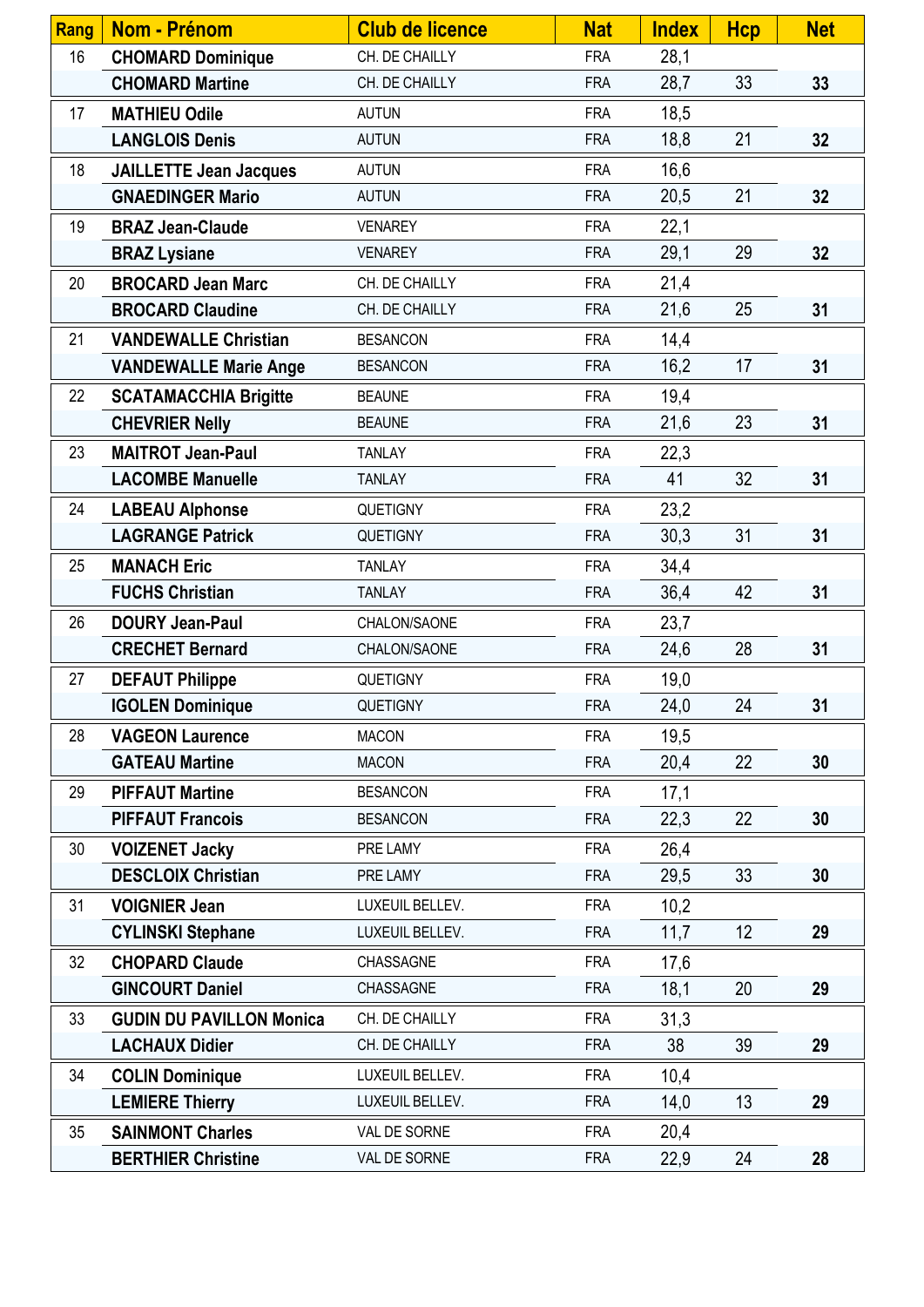| <b>Rang</b> | Nom - Prénom               | <b>Club de licence</b> | <b>Nat</b> | <b>Index</b> | <b>Hcp</b>     | <b>Net</b> |
|-------------|----------------------------|------------------------|------------|--------------|----------------|------------|
| 36          | <b>MERCUZOT Michel</b>     | PRE LAMY               | <b>FRA</b> | 18,4         |                |            |
|             | <b>WILLIAMS John</b>       | PRE LAMY               | <b>FRA</b> | 31,1         | 27             | 28         |
| 37          | <b>GAUTIER Frédéric</b>    | PRE LAMY               | <b>FRA</b> | 19,5         |                |            |
|             | <b>DESCHAMPS Dominique</b> | PRE LAMY               | <b>FRA</b> | 25,5         | 25             | 28         |
| 38          | <b>BERTHET Marc</b>        | VAL DE SORNE           | <b>FRA</b> | 5,0          |                |            |
|             | <b>CAIRE Roland</b>        | VAL DE SORNE           | <b>FRA</b> | 10,0         | $\overline{7}$ | 28         |
| 39          | <b>MAZILLY Guy</b>         | CH. DE CHAILLY         | <b>FRA</b> | 5,7          |                |            |
|             | <b>UXOL Jean Louis</b>     | CH. DE CHAILLY         | <b>FRA</b> | 10,3         | 8              | 28         |
| 40          | <b>BOUYSSOU Hélène</b>     | CHALON/SAONE           | <b>FRA</b> | 15,1         |                |            |
|             | <b>CHOUREAU Christophe</b> | CHALON/SAONE           | <b>FRA</b> | 17,9         | 18             | 27         |
| 41          | <b>OBERLINGER Patrick</b>  | <b>TANLAY</b>          | <b>FRA</b> | 7,6          |                |            |
|             | <b>DUFIT Philippe</b>      | <b>TANLAY</b>          | <b>FRA</b> | 8,5          | 8              | 27         |
| 42          | <b>MARSEILLE Olivier</b>   | <b>BESANCON</b>        | <b>FRA</b> | 13,6         |                |            |
|             | <b>THOMAS Jean Marie</b>   | <b>BESANCON</b>        | <b>FRA</b> | 16,6         | 17             | 27         |
| 43          | <b>GOUSSARD Guy</b>        | <b>AUTUN</b>           | <b>FRA</b> | 15,2         |                |            |
|             | <b>MATHIEU Patrice</b>     | <b>AUTUN</b>           | <b>FRA</b> | 16,6         | 18             | 27         |
| 44          | <b>LARRIERE Denis</b>      | LUXEUIL BELLEV.        | <b>FRA</b> | 4,1          |                |            |
|             | <b>SIMONIN Claude</b>      | LUXEUIL BELLEV.        | <b>FRA</b> | 9,2          | $6\phantom{1}$ | 26         |
| 45          | <b>COQUET Jean Paul</b>    | <b>AUTUN</b>           | <b>FRA</b> | 12,0         |                |            |
|             | <b>LACOMBE Thierry</b>     | <b>AUTUN</b>           | <b>FRA</b> | 18,4         | 16             | 26         |
| 46          | <b>VERNET Marc</b>         | <b>QUETIGNY</b>        | <b>FRA</b> | 6,5          |                |            |
|             | <b>VERZILLI Pascal</b>     | QUETIGNY               | <b>FRA</b> | 12,0         | 9              | 26         |
| 47          | <b>PRASSE Thierry</b>      | COMMANDERIE            | <b>FRA</b> | 17,4         |                |            |
|             | <b>PONT Christian</b>      | <b>MACON</b>           | <b>FRA</b> | 24,9         | 24             | 26         |
| 48          | <b>MAHU-ANDRE Aude</b>     | <b>BEAUNE</b>          | <b>FRA</b> | 27,6         |                |            |
|             | <b>GUINOT Daniel</b>       | <b>BEAUNE</b>          | <b>FRA</b> | 28,2         | 32             | 25         |
| 49          | <b>LASSEIGNE Françoise</b> | QUETIGNY               | <b>FRA</b> | 34,3         |                |            |
|             | <b>CAZAUX Brigitte</b>     | <b>QUETIGNY</b>        | <b>FRA</b> | 43           | 40             | 25         |
| 50          | <b>RAVET Bernard</b>       | DIJON BOURGOGNE        | <b>FRA</b> | 17,2         |                |            |
|             | <b>RAVET Colette</b>       | DIJON BOURGOGNE        | <b>FRA</b> | 26,7         | 24             | 24         |
| 51          | <b>CHALUMEAU Christian</b> | <b>VENAREY</b>         | <b>FRA</b> | 24,5         |                |            |
|             | <b>PITOIS Gerard</b>       | <b>VENAREY</b>         | <b>FRA</b> | 26,8         | 30             | 22         |
| 52          | <b>TESSEDE Daniele</b>     | <b>AUTUN</b>           | <b>FRA</b> | 33,2         |                |            |
|             | <b>GOUSSARD Maryse</b>     | <b>AUTUN</b>           | <b>FRA</b> | 36,8         | 39             | 22         |
| 53          | <b>DENOIX Dominique</b>    | LUXEUIL BELLEV.        | <b>FRA</b> | 10,0         |                |            |
|             | <b>CYLINSKI Edith</b>      | LUXEUIL BELLEV.        | <b>FRA</b> | 13,2         | 12             | 21         |
| 54          | <b>THOMAS Francis</b>      | LUXEUIL BELLEV.        | <b>FRA</b> | 16,7         |                |            |
|             | <b>DELGERY Hervé</b>       | LUXEUIL BELLEV.        | <b>FRA</b> | 29,3         | 25             | 21         |
| 55          | <b>TETAZ Remi</b>          | PRE LAMY               | <b>FRA</b> | 25,3         |                |            |
|             | <b>PAIN Ralph</b>          | PRE LAMY               | <b>FRA</b> | 29,5         | 32             | 20         |